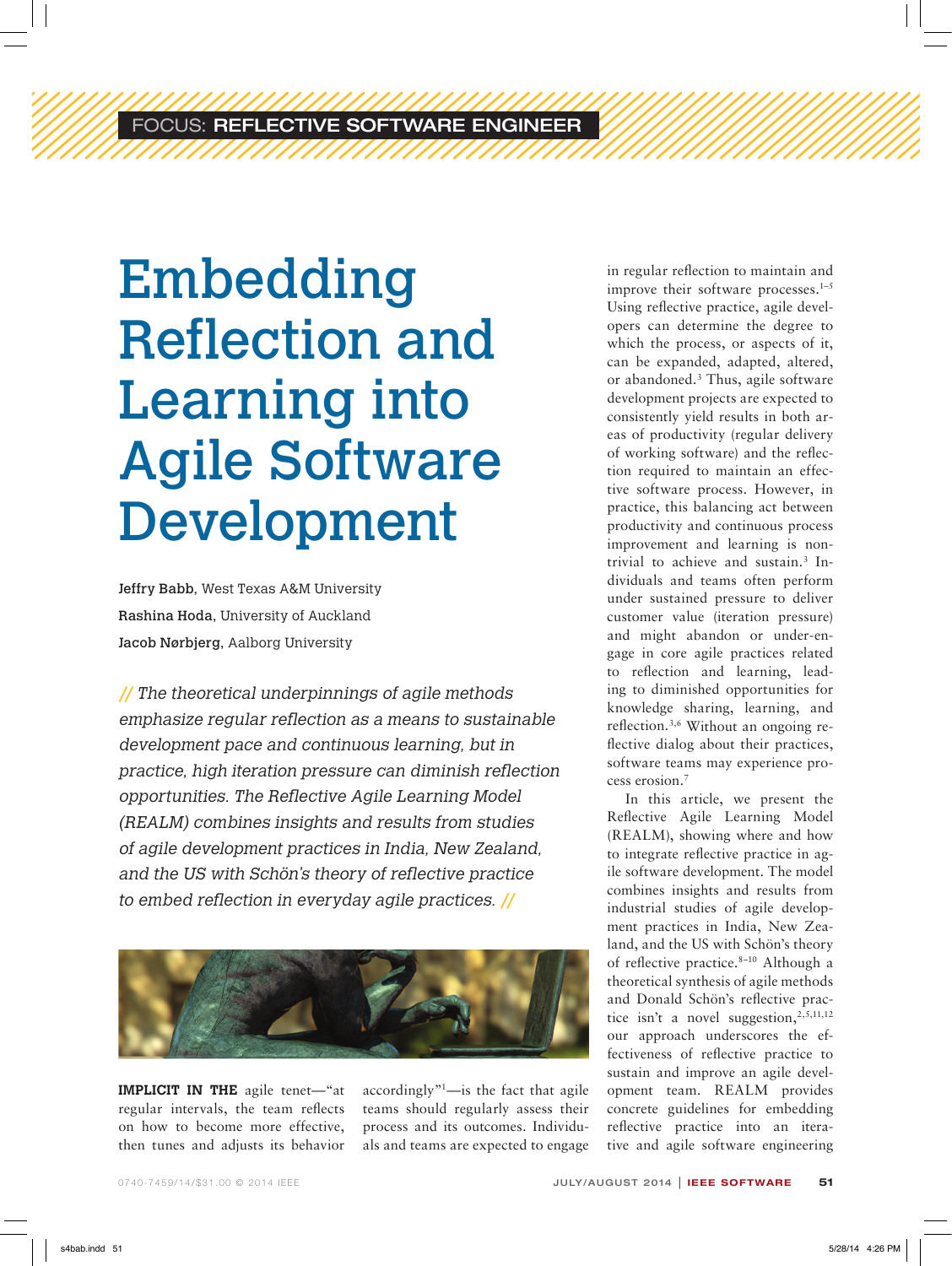

FIGURE 1. The Reflective Agile Learning Model (REALM). Standard and adapted agile practices with implicit reflection-in-action opportunities are depicted in green; learning-focused agile practices with explicit reflection-on-action opportunities are depicted in blue.

development cycle. This model is an evolution of previous models but has been refined to present a reflective process maintenance perspective.<sup>3,6</sup>

#### **Drawing upon Evidence**

We created REALM by drawing upon evidence from two industrialstudies of agile practices: a longitudinal Action Research study of agile software development in a small software company in the US, and a Grounded Theory study of software teams and practices involving 58 software practitioners from 23 different companies in New Zealand and India, most of whom were using agile methods such as Scrum, extreme programming (XP), or a combination of the two. Both studies involved observations of workplaces and practices plus direct face-to-face interviews of team members as a means to collect qualitative data.

A prominent finding emerging from both studies independently was the teams' adaptations of standard agile practices to suit particular organizational or project contexts. In particular, we found that the practices most likely to be lost, sacrificed, or compromised over time

were those most closely related to learning and reflection.<sup>3,6</sup>

A model for the infusion of reflective practice into XP was a salient outcome of the US study. Developers engaged in daily learning and reflection habits that reinforced and complemented activities already endemic to agile methods. We refined and augmented REALM via the learning-focused practices of the Scrum and XP teams in the Grounded Theory study. The findings from both studies complement one another and combine to inform a new model of reflection in agile practice.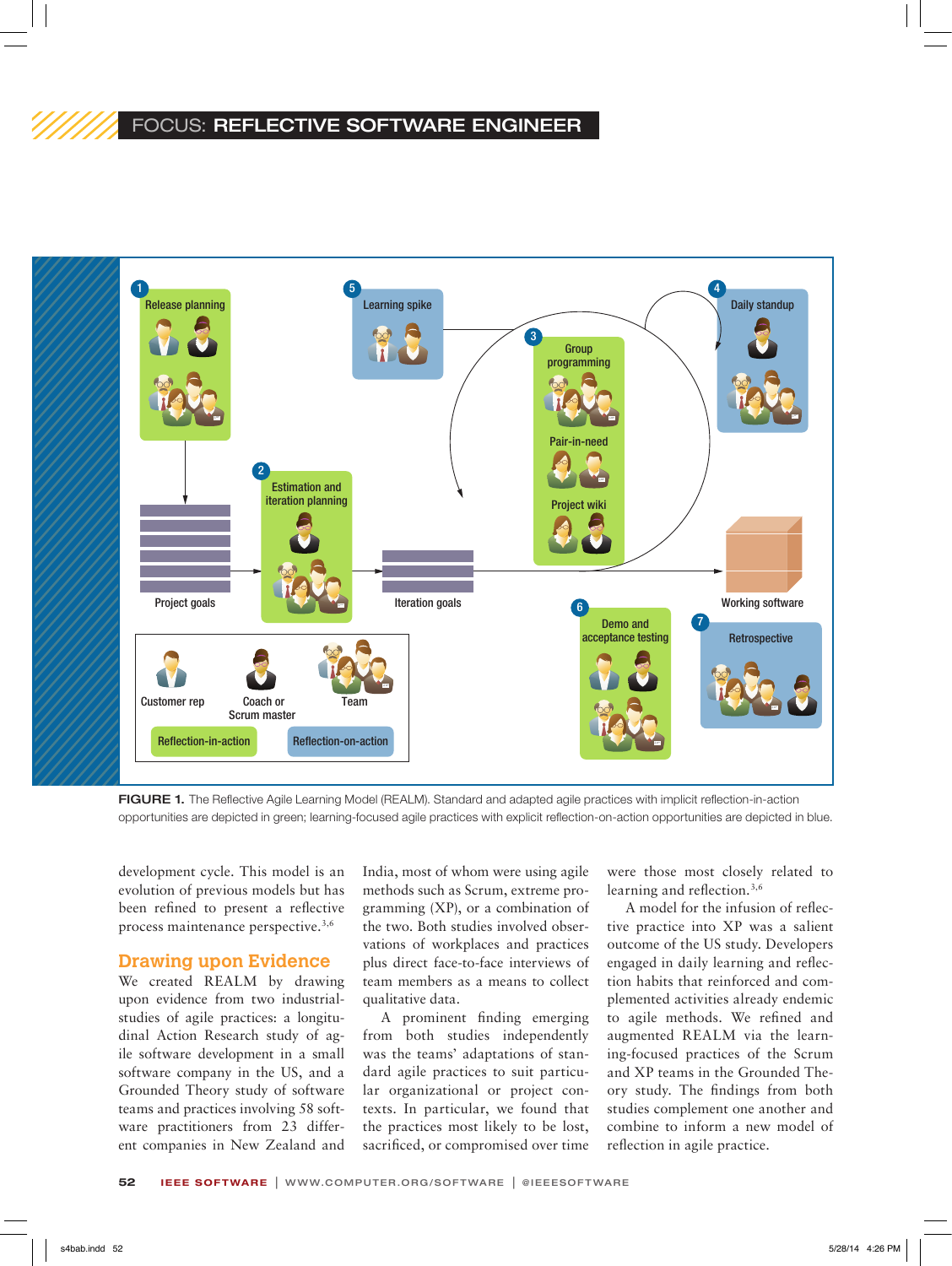## Learning and reflection opportunities in the Reflective Agile Learning Model (REALM).

| Learning and reflection opportunities<br>in the Reflective Agile Learning Model (REALM). |                                                        |                                                                                                                                                       |
|------------------------------------------------------------------------------------------|--------------------------------------------------------|-------------------------------------------------------------------------------------------------------------------------------------------------------|
| <b>TABLE</b>                                                                             | Agile practices                                        | Reflection-in-action                                                                                                                                  |
|                                                                                          | Release planning                                       | Learning about the project, domain, and product                                                                                                       |
|                                                                                          | Collective estimation and<br><i>iteration planning</i> | Learning about each other's skills and areas of expertise, and the team's collective capacity to delivery<br>(velocity)                               |
|                                                                                          | Group programming                                      | Learning new skills and expertise from each other                                                                                                     |
|                                                                                          | Pair-in-need                                           | Novices learning about the team and project as they pair with experts; pairs learning a new technology or skill<br>as they work on a challenging task |
|                                                                                          | Project wiki                                           | Capturing project-based learning about the domain and individual reflections (blogs)                                                                  |
|                                                                                          | Demo and acceptance testing                            | Learning from acceptance test failures that fuel refinements and quide product vision                                                                 |
|                                                                                          | Agile practices                                        | Reflection-on-action                                                                                                                                  |
|                                                                                          | Daily standup                                          | Reflection on action performed the previous day, planning for the day's actions, and highlighting impediments                                         |
|                                                                                          | Learning spike                                         | Adapted practice that embodies reflection on action as some members devote exclusive time to new learning                                             |
|                                                                                          | Retrospective                                          | Standard agile practice devoted exclusively to reflection on actions performed in previous iteration                                                  |

## **A New REALM of Application**

As part of a learning team, a reflective practitioner is one who engages in two separate but intertwined reflective processes: *reflection-in-action* concerning the individual responses to shaping the problem at hand and its possible solutions, and *reflection-on-action* concerning a post hoc evaluation process for extending and validating individual and team repertoire. Schön defines repertoire as an accumulation of ideas, examples, situations, and actions gleaned from the whole of a practitioner's experience such as it is accessible for understanding and action.<sup>9</sup>

At first, this might seem either too trivial or too obtuse to systematically guide a software process. However, without ongoing and explicit attention to reflection, even an agile development team can lose its ability to learn and improve. Thus, the purpose of REALM is

to routinize awareness of ongoing reflection in and on action in agile development projects. The model's development is strongly grounded in the reflection-in and -on action practices identified across the two studies. Figure 1 illustrates how REALM highlights opportunities for reflection-in-action, which is implicit in standard and adapted agile practices (green); reflectionon-action includes explicit learningfocused agile practices (blue). Table 1 summarizes the model's steps.

#### Reflection-in-Action

A practitioner who's more conscious of her reflection-in-action will be more apt to take note of her reactions and solutions to new problems in a manner that can inform her repertoire. This is useful both to the practitioner and to the team she works with. In REALM, these reflections are most evident in release planning, estimation and iteration

planning, group programming, pairin-need, project wikis, and product demo and acceptance testing. During these agile activities, developers are most engaged with the materials of design and development.

Release planning. In release planning, overall domain context, project goals, and product features are discussed, which drives the tempo and direction of team practices throughout the project. Any clues that a project might reveal about past contexts and experiences will become evident to the developer at this stage. The reflective practitioner, with heightened awareness, could be more apt to draw from repertoire at this point.

Collective estimation and iteration planning. The team collectively selects and estimates tasks for the current iteration, and in so doing, team members acquire and confirm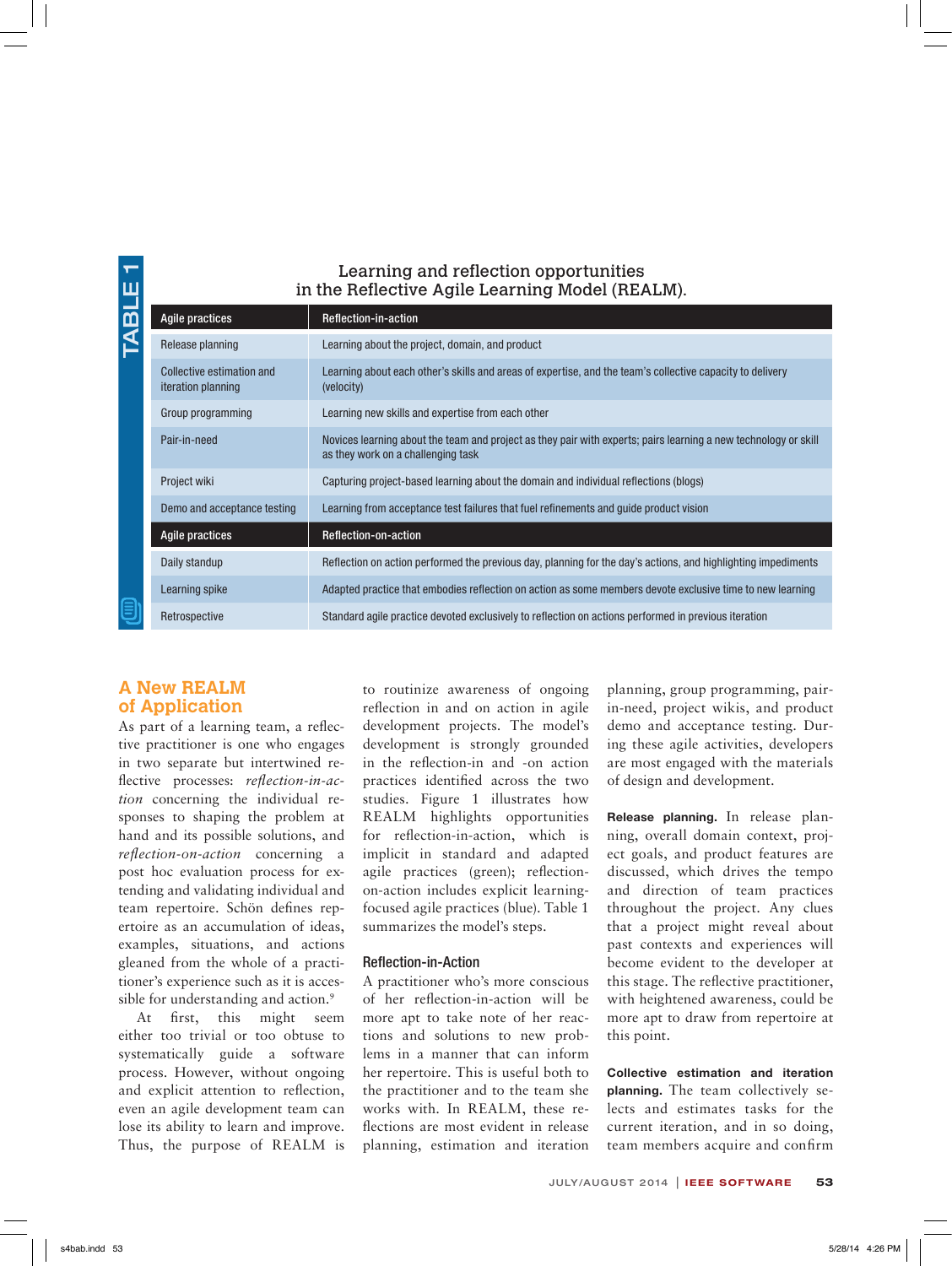knowledge of each other's skills and areas of expertise. Learning about the team's collective capacity to deliver (velocity) starts here. Including the whole team—not just experienced member to learn "the tricks of the trade." Other instances include team members pairing up to learn and apply a new technology or skill to solve a challenging task.

Individuals and teams need to constantly add to and draw from their repertoire.

developers or leads, but stakeholders, too—ensures a shared vision and understanding of the project based on inputs from multiple perspectives and collective agreements. Teams can use this as an excellent opportunity to discuss customer expectations with regard to team productivity, which is a key element in managing learning throughout the project. The reflective practitioner will look for metaphors and patterns to allow past experience to guide and clarify task formulation and prioritization.

Group programming. Software development acutely draws on tacit knowledge and repertoire. The working rhythm and velocity of the team will be established, and any corrections and adjustments, particularly those made "on the spot," will most benefit from reflection-inaction. Overtly and tacitly, habits, skills, and knowledge pass between team members in a revelatory manner in terms of project trajectory and risk mitigation.

Pair-in-need. Agile teams might not pair-program all the time in practice. However, they do pair up on an as needed basis such as when a newcomer to the team pairs with an

Project wikis. Teams often capture project-based terminology and context-specific conventions in a wiki format shared between the team and the customer. Individuals might also engage in writing blogs to capture and share learning gained from project experiences.

Product demo and acceptance testing. Here the team can again draw on its collective repertoire, as it must adjust to the customer's interaction with and feedback regarding the software's emerging functionalities. Although agile methods call on teams to constantly involve the customer, the customer can rarely immerse into the same "zone" as the developers at the height of the development process, making for a constant translation process. Reflection-in-action at the moment of iteration demonstration and acceptance will have an appreciable impact on the next iteration and the nature of the product.

#### Reflection-on-Action

Reflection-on-action is the "afteraction report" on how repertoire has changed. It's during reflectionon-action that teams attempt to answer questions regarding what to keep, discard, and modify in

repertoire. Opportunities for reflection-on-action in REALM are the retrospective, the daily standup, and learning spikes.

Retrospective. While most agile methods call for a retrospective, in practice, it's an activity that can easily be skipped or skimped. Retrospectives provide a means of examining the thoughts, experiences, and notes on the various consultations with and examinations of both individual and team repertoire. This is a process of making the tacit explicit by asking of our actions, "What did/does this mean?" Therefore, reflection-on-action in general, and in particular during the retrospective, is both vital and challenging.

Daily standup. Repertoire is mostly called on during the "action" stages of a project: a daily standup meeting allows the practitioner and the team to recall recent reflection-in-action while it's still fresh. This daily routine constitutes a critically important component for engaging in reflective practice to benefit process maintenance. Throughout daily practice, practitioners on the team will ideally accumulate observations and reflections. Thus, the daily standup is an opportunity to aggregate reflections to reinforce or challenge team and individual repertoire. During the daily standup, the team can discuss project velocity and story burndown, as well as develop a platform for observations on repertoire use and understanding.

Learning spikes. Another test of repertoire is the development of proofof-concept "spike" solutions to determine individual and team ability to branch out into new techniques, tools, or knowledge. Spike solutions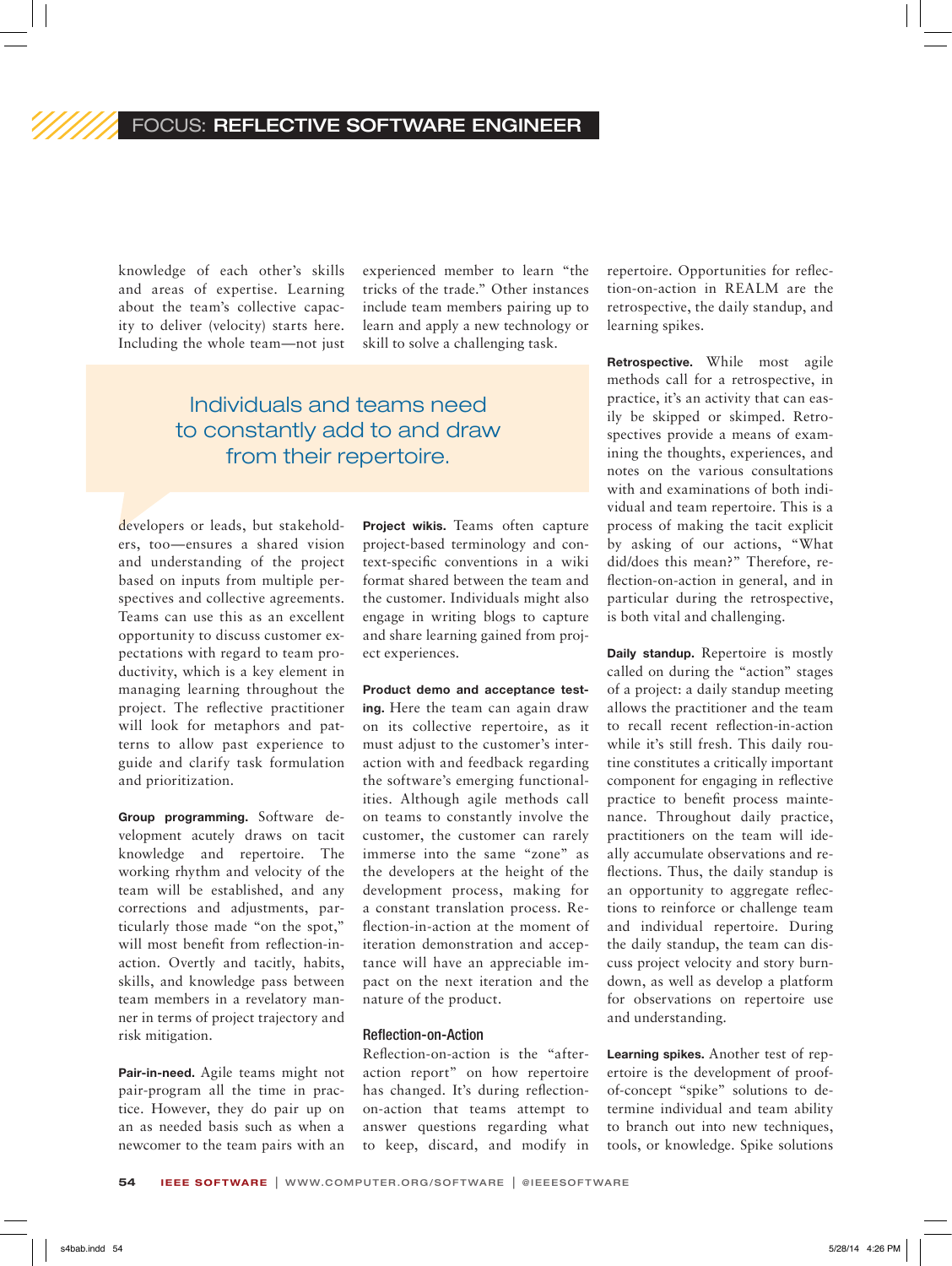enhance individual and team repertoire via experiential learning.

## **Practical Examples**

During the US study, the software team worked over a nine-month period to make reflection-in-action a habit and coerce reflection into an explicit activity. Among other items, they adopted the habit of on-the-spot reflection-in-action by "microblogging" in a team wiki to accumulate their thoughts and observations. At the end of the day, the developers also contributed to a team blog for reflection later that night or the next morning:

*"I put it in the wiki right then, I knew I wanted to come back to it later. There have been a lot of times I knew I wanted to come back to something that I looked at six months ago, but I couldn't remember where I found it, so I don't want to lose this knowledge." – small shop owner and lead developer, Virginia, US*

This explicit process of reflective practice was slowly ingrained into the team by habits engaged in throughout the day. During development, particularly when pair-programming, developers would consciously remember to record tidbits of reflective writing in their team wiki. This habit of microblogging was used to "feed" the daily standup with a synopsis of interesting observations and other helpful items. This activity became a team expectation to be engaged in equally alongside more traditional activities that gauge project velocity, coordinate task completion, and so on. These daily habits further supported the project retrospectives (reflection-on-action) that formalized the development of individual and team repertoire. Because iteration pressure to deliver maximum customer value as quickly and efficiently as possible was quite high, reflection-in-action helped team members annotate their experiences in the hope that their body of knowledge could be tested, verified/ validated, and documented:

*"I think that the blogging, the wiki, and the daily standup are very important ways to keep an active project on track. We have so many projects going on that if we do not follow up, either through the daily standup or through the wiki, the projects will get off track." – developer, Virginia, US*

The blogs and wikis used by the US team certainly aren't novel tools, but the way in which they facilitated the habits necessary to understand the tacit-to-explicit process of reflective practice was. Daily and regular engagement of these tools provided the team with a means of raising awareness and consciousness of how individual practitioners framed, shaped, and set problems in their daily work.

In the Grounded Theory study, mature teams tended to use standard practices such as retrospectives effectively to drive action based on reflections on previous iteration:

*"With every retrospective, we certainly came up with ideas to improve our process, and I think with all those retrospective sessions under our belt, with all the experience sizing, planning, everything combined, it really made us evolve as a team." – business analyst, NZ*

Reflections during retrospectives led to teams introducing adapted

practices such as the learning spike to concentrate on exclusive learning. For example, a team in New Zealand, as a result of a retrospective session, discovered that manual testing was placing high demands on team productivity. As a result of team discussions and with management support, they agreed to conduct a learning spike where team members took exclusive time off project work to create an automated test suite:

*"We've just basically reduced our velocity and taken the time to do those things because we knew they were important. We made a call that we were not going to wimp out, and go back to the manual testing...we've taken automation a lot further... doing 100 percent automation." – agile coach, NZ*

While the spike led to a reduction in project velocity in the short-term, the team clearly benefitted from automating the testing in the long-term across all projects. Lessons from this experience were captured and shared by the agile coach as presentations to the local agile community.

Pair-in-need was a common practice used across teams in India and New Zealand to boost learning while benefitting from investing two minds on a particularly challenging problem:

*"The way we do it is that if things are unpredictable, we always take up user stories as a pair … if something [task] requires—this is complex, this is design-intensive we sit together and pair it." – agile coach, India*

While newer teams (with less than a year of experience) in the Grounded Theory study struggled to embed learning in everyday practice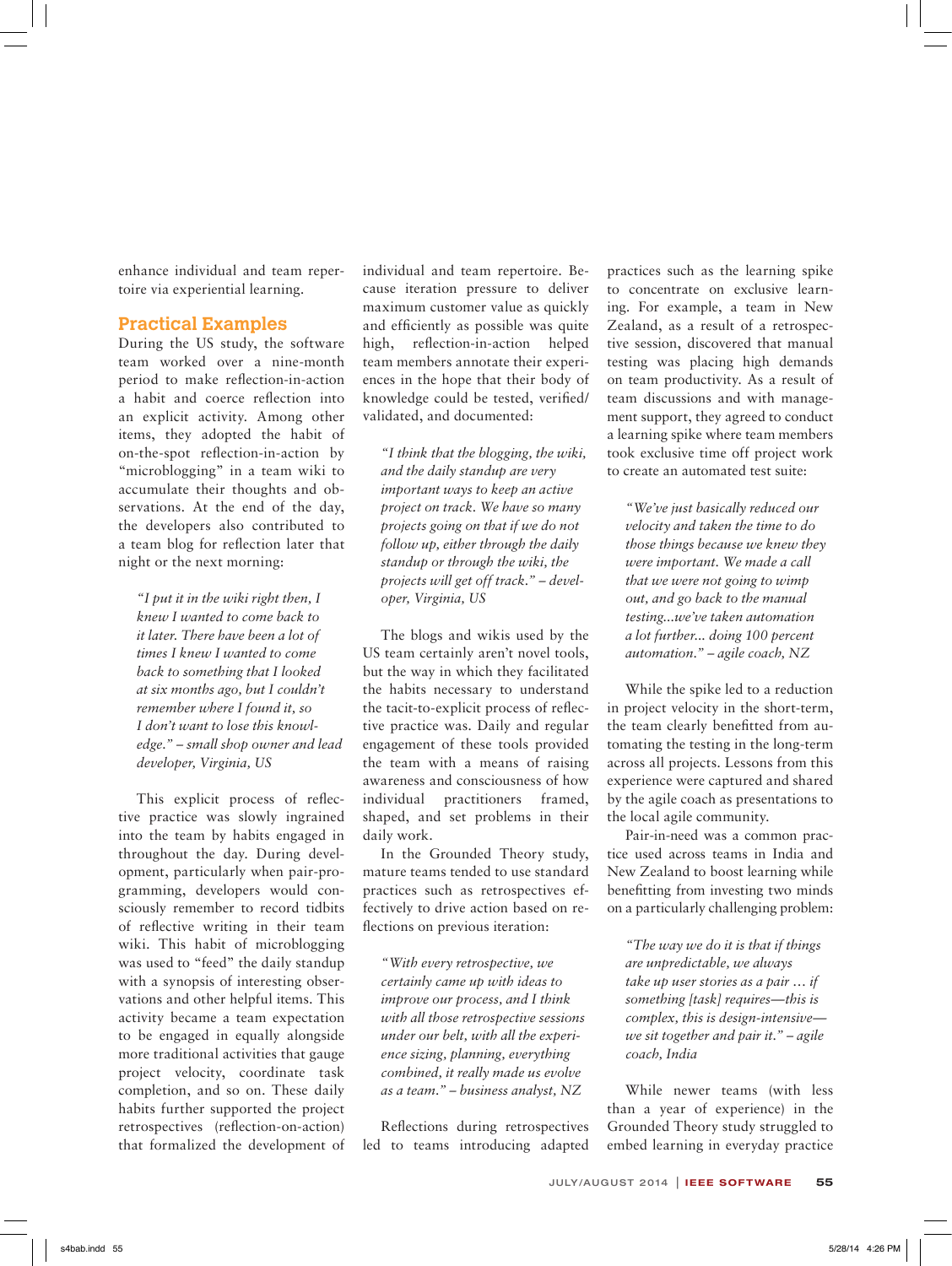## FOCUS: REFLECTIVE SOFTWARE ENGINEER

ABOUT THE AUTHORS ABOUT THE AUTHORS



**JEFFRY BABB** is an assistant professor of computer information systems at West Texas A&M University. His research interests include small-team software development, agile software development, and mobile application development. Babb received a PhD in information systems from Virginia Commonwealth University. Contact him at jbabb@wtamu.edu.



**RASHINA HODA** is the director of the Software Engineering Processes, Tools and Applications research group in the University of Auckland's Department of Electrical and Computer Engineering. Her research interests include self-organizing teams, agile software development, and human-computer interaction. Hoda received a PhD in computer science from Victoria University of Wellington. Contact her at r.hoda@auckland.ac.nz.



**JACOB NØRBJERG** is an associate professor in Aalborg University's Department of Computer Science. His research interests are in systems development organization and management and software process improvement. Nørbjerg received a PhD in information systems development from the University of Copenhagen. Contact him at jacobnor@cs.aau.dk.

to varying degrees, mature teams mastered reflection-in and -on action. Using standard and adapted reflective practices, these teams were able to discover better ways of working and also worked better together. They became highly self-organizing in nature.

#### **From Learning Teams to Learning Organizations**

In the software process context, a learning organization<sup>8</sup> is an environment most able to engage in reflective practice.2 A learning organization recognizes the importance of individual and collective knowledge within the organization and the need to manage it as an asset.<sup>2</sup>. A learning organization values each member's professional development, realizing that effective people will make an effective product. Whereas reflective practice focuses on developing individual repertoire, a learning organization promotes the accumulation of individual repertoire.<sup>9</sup> In this sense, a learning organization provides a working environment that values learning as a daily activity.<sup>8</sup>

In essence, the introduction of reflective practice to a software development organization facilitates a learning system in which no particular software development method is as important as the ability to adapt and develop knowledge appropriate in the team. This leaves little doubt as to why agile methods have been so compelling in software engineering for the past decade: agile practically demands a learning organization.

Moreover, the habits required to engage in reflective practice would more likely be fostered and nurtured in a learning organization.

REALM illustrates the relevance of reflective practice to software engineering for organizational learning as it helps accumulate individual and team repertoire. As individuals build their repertoire, and in turn establish a team repertoire, both the team and the individual are reinforced. Team reflections-on-action can reinforce individual reflection-in-action to cement learning in a manner that strengthens individuals, who in turn strengthen team acumen, and ultimately the organization itself.

## **Recommendations for the Reflective Agile Practitioner**

A reflective agile practitioner is any software engineering professional developer, tester, manager, coach empowered by supportive manage $ment<sub>1</sub><sup>3</sup>$  who engages in reflective practice as a means to enhance his or her personal and team productivity and fuel long-term process and team improvements. Based on our experiences with REALM, we can provide some recommendations for such reflective practitioners.

#### Harness Standard Agile Practices to Implicitly Capture Reflection-in-Action

It's easy to "go through the motions" when performing various agile practices. By being conscious of the learning opportunities present in everyday agile practices as suggested in REALM (such as release planning), an agile practitioner can gain significant knowledge about the product domain, usage context, required technologies (including learning new skills), and individual and team capabilities.